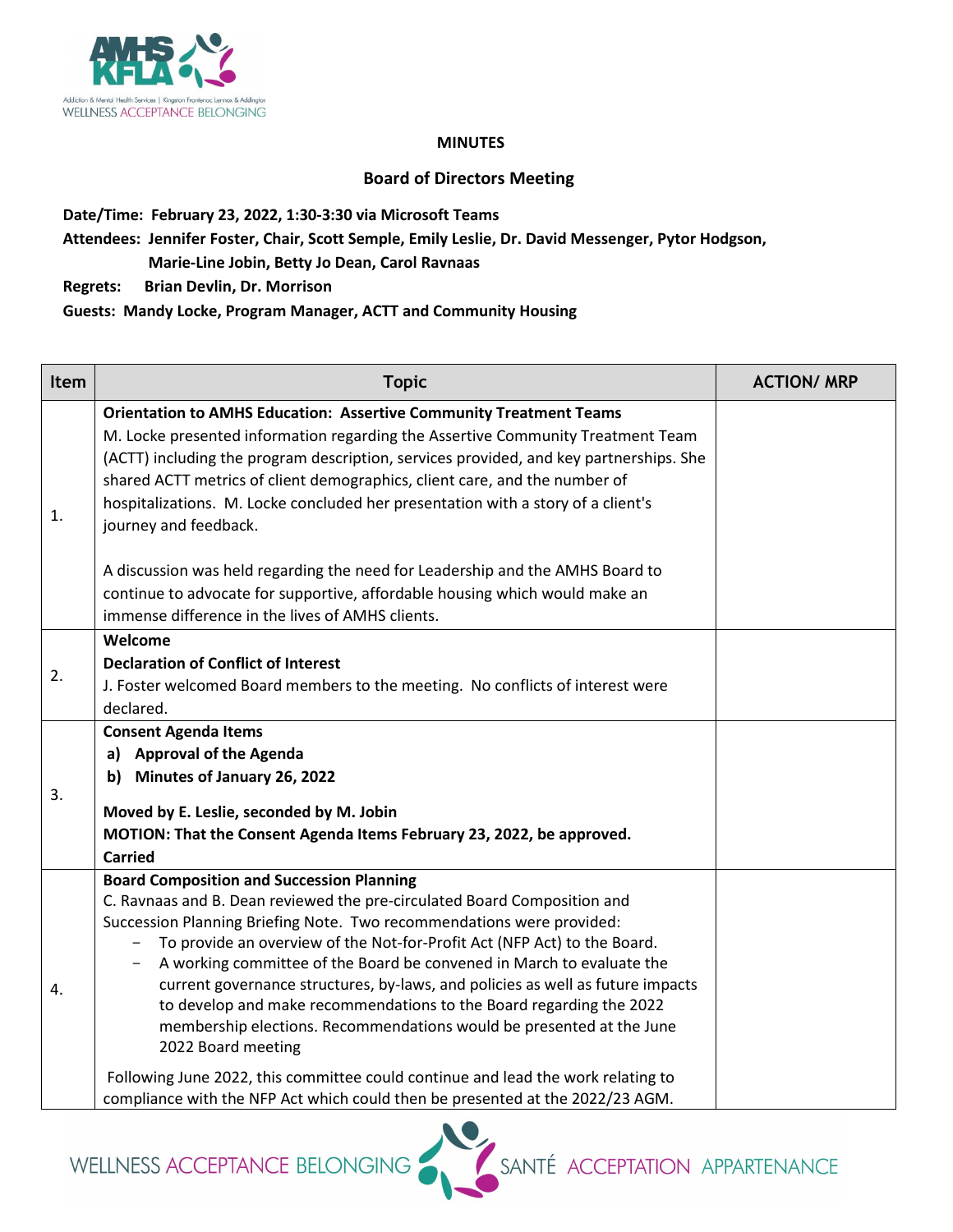| Item | <b>Topic</b>                                                                                                                                                                                                                                                                                                                                                                                                                                                                                                                                                                                                                                                                                                                                                                                                                                                                                                  | <b>ACTION/ MRP</b>                                                                                                                                                                           |
|------|---------------------------------------------------------------------------------------------------------------------------------------------------------------------------------------------------------------------------------------------------------------------------------------------------------------------------------------------------------------------------------------------------------------------------------------------------------------------------------------------------------------------------------------------------------------------------------------------------------------------------------------------------------------------------------------------------------------------------------------------------------------------------------------------------------------------------------------------------------------------------------------------------------------|----------------------------------------------------------------------------------------------------------------------------------------------------------------------------------------------|
|      | J. Foster will provide an overview of the NFP Act at the March 23rd Board meeting.<br>The Board Work Plan will be amended to show the overview in March instead of April<br>and the updated Board Work Plan will be provided at the March Board meeting.                                                                                                                                                                                                                                                                                                                                                                                                                                                                                                                                                                                                                                                      | Amend the Board<br>Work Plan and provide<br>it at the March Board<br>Meeting                                                                                                                 |
|      | Board members are encouraged to consider membership on the working committee.<br>Membership will be discussed and finalized at the March Board meeting.                                                                                                                                                                                                                                                                                                                                                                                                                                                                                                                                                                                                                                                                                                                                                       | Board members to<br>consider membership<br>on the working<br>committee.<br>Membership to be<br>discussed and finalized<br>in March                                                           |
| 5.   | 2021/22 Q3 Review of Joint Executive Work Plan and QIP report<br>C. Ravnaas and B. Dean reported on the Joint Executive Leadership 2021/22 Q3 Work<br>Plan and QIP Report. Most of the work plan priorities are on track or completed. Some<br>priorities will continue into next year's work plan as the agency stabilizes and<br>establishes greater operational maturity.<br>A suggestion was made to change the wording in the Work Plan under "Develop a<br>planned approach to Diversity and Inclusion for the Agency to include" Change to<br>reflect all peoples.<br>The QIP initiatives are tracking well with two exceptions. The two exceptions will be<br>further investigated with leadership to understand and evaluate these results and<br>actions will be taken to make improvements.<br>Drafts of the 2022/23 JEL Work Plan and QIP report will be presented at the March<br>Board meeting. | Change to "Develop a<br>planned approach to<br>Diversity and Inclusion<br>for all peoples served<br>by the Agency.<br>B. Dean to share the<br><b>Barrett Values Survey</b><br>with the Board |
| 6.   | <b>Joint Executive Leadership Report</b><br>The Joint Executive Leadership Report was reviewed. Items reported on include<br>planning and activity updates, community partnerships and development, Q3 financial<br>status, service status, the Cultures Values and Engagement project, and risk items for<br>this period. The 2022-23 budget planning will be presented at the March Board<br>meeting.<br>C. Ravnaas indicated that the Board could help to advocate for more supportive and<br>affordable housing for clients. Once the Homelessness Collective Impact Group from<br>Kingston makes recommendations, it is hoped that AMHS Board along with KCHC and<br>Homebase Housing Boards can meet to discuss how our Boards can advocate for<br>housing for our clients.                                                                                                                             |                                                                                                                                                                                              |
| 7.   | <b>Summary Report on Risk Events</b><br>B. Dean provided background and information regarding risk reporting at AMHS. The<br>Joint Executive Leadership Report includes a summary of risk items that can have a<br>significant financial and/or labour issue for the agency monthly. A quarterly risk                                                                                                                                                                                                                                                                                                                                                                                                                                                                                                                                                                                                         |                                                                                                                                                                                              |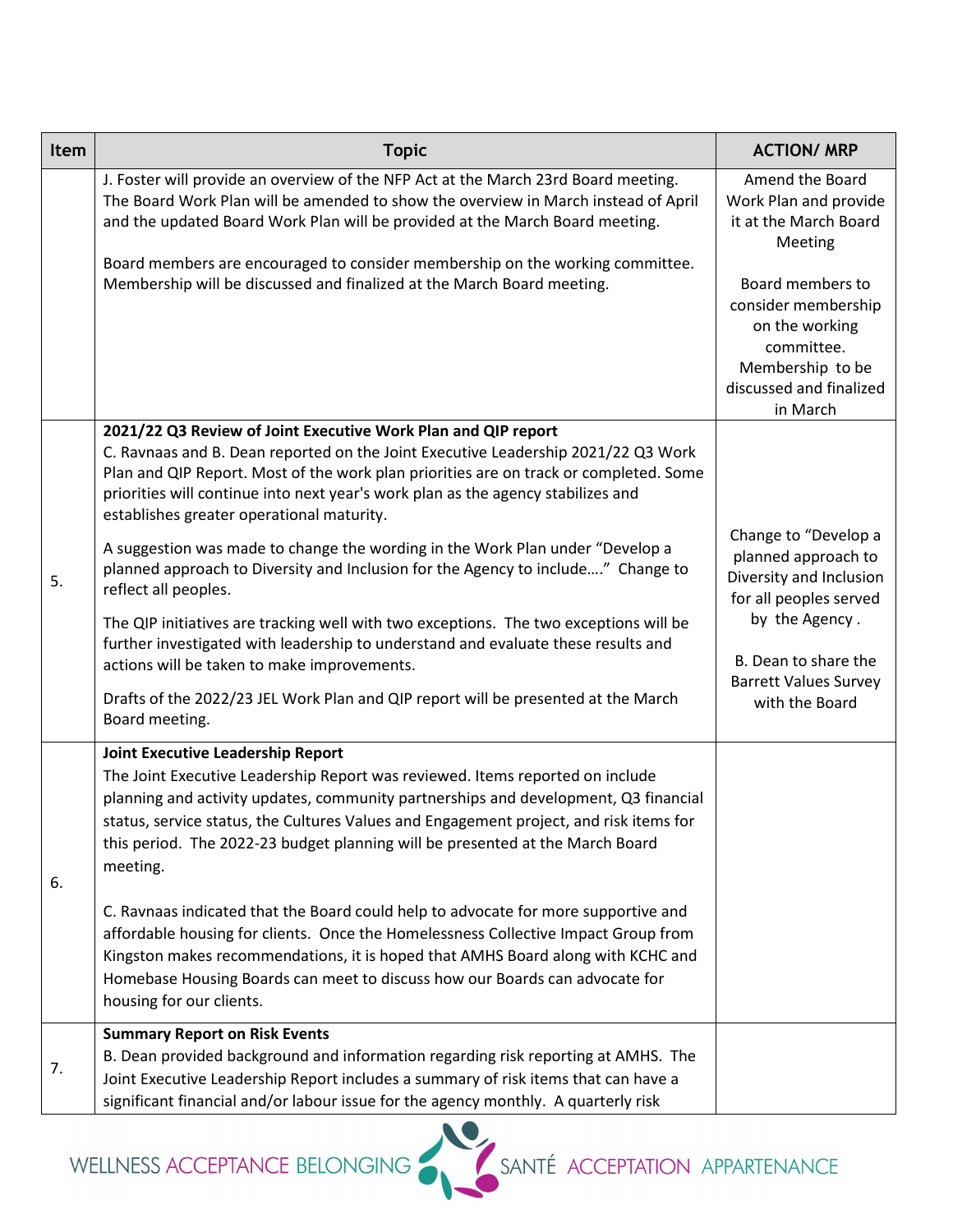| Item | <b>Topic</b>                                                                                                                                                                                                                                                                                                                                                                                                                                                                                                                                                                                                                                                                                                                                                                                                                       | <b>ACTION/ MRP</b> |
|------|------------------------------------------------------------------------------------------------------------------------------------------------------------------------------------------------------------------------------------------------------------------------------------------------------------------------------------------------------------------------------------------------------------------------------------------------------------------------------------------------------------------------------------------------------------------------------------------------------------------------------------------------------------------------------------------------------------------------------------------------------------------------------------------------------------------------------------|--------------------|
|      | report will provide the Board with an update on risk tracking and activities of the<br>agency. A new risk reporting policy and program were launched in 2021 to better<br>match the agency's current structure. A summary of the highlights of the fiscal year-<br>to-date risk activity reports was discussed.                                                                                                                                                                                                                                                                                                                                                                                                                                                                                                                    |                    |
|      | Suggestions made regarding reporting risks to the Board were:<br>High severity level significant events be reported to the Board, so they are<br>aware.<br>The distinction between risks is important and chronic issues that may impact<br>the community should be reported and shared with the Board.                                                                                                                                                                                                                                                                                                                                                                                                                                                                                                                            |                    |
|      | <b>Other/New Business</b>                                                                                                                                                                                                                                                                                                                                                                                                                                                                                                                                                                                                                                                                                                                                                                                                          |                    |
| 8.   | a)<br>b)                                                                                                                                                                                                                                                                                                                                                                                                                                                                                                                                                                                                                                                                                                                                                                                                                           |                    |
| 9.   | <b>Round Table</b><br>A discussion was held on the importance of the work at AMHS by staff, volunteers,<br>and the Board. A reminder was made on the impact on families experiencing a<br>mental health or drug crisis with a loved one. Family members need support or<br>guidance on processes and to help the person in crisis. It was suggested that perhaps<br>a brochure/pamphlet could be provided for family members or friends on the process<br>the client is going through and supports available for a person in crisis and for their<br>family.<br>The Family Resource Centre is available to provide support to families and friends of a<br>person in crisis. They can also provide resources and make referrals to available<br>services.<br>It was suggested that this topic be on a future Board meeting agenda. |                    |
|      | Adjournment                                                                                                                                                                                                                                                                                                                                                                                                                                                                                                                                                                                                                                                                                                                                                                                                                        |                    |
| 10.  | On a motion by E. Leslie, the meeting was adjourned.                                                                                                                                                                                                                                                                                                                                                                                                                                                                                                                                                                                                                                                                                                                                                                               |                    |
| 11.  | Date of Next Meeting March 23, 2022<br>Education Session: Not for Profit Act<br>Membership on the Governance Working Committee<br>2022/23 Budget<br>Review of Board Policies: Board Meetings, Committees of the Board, Minutes of the<br>Board, Collaborative Governance                                                                                                                                                                                                                                                                                                                                                                                                                                                                                                                                                           |                    |
|      | Board Portal: https://board.amhs-kfla.ca/wp-login.php                                                                                                                                                                                                                                                                                                                                                                                                                                                                                                                                                                                                                                                                                                                                                                              |                    |

Chair: Scott Semple